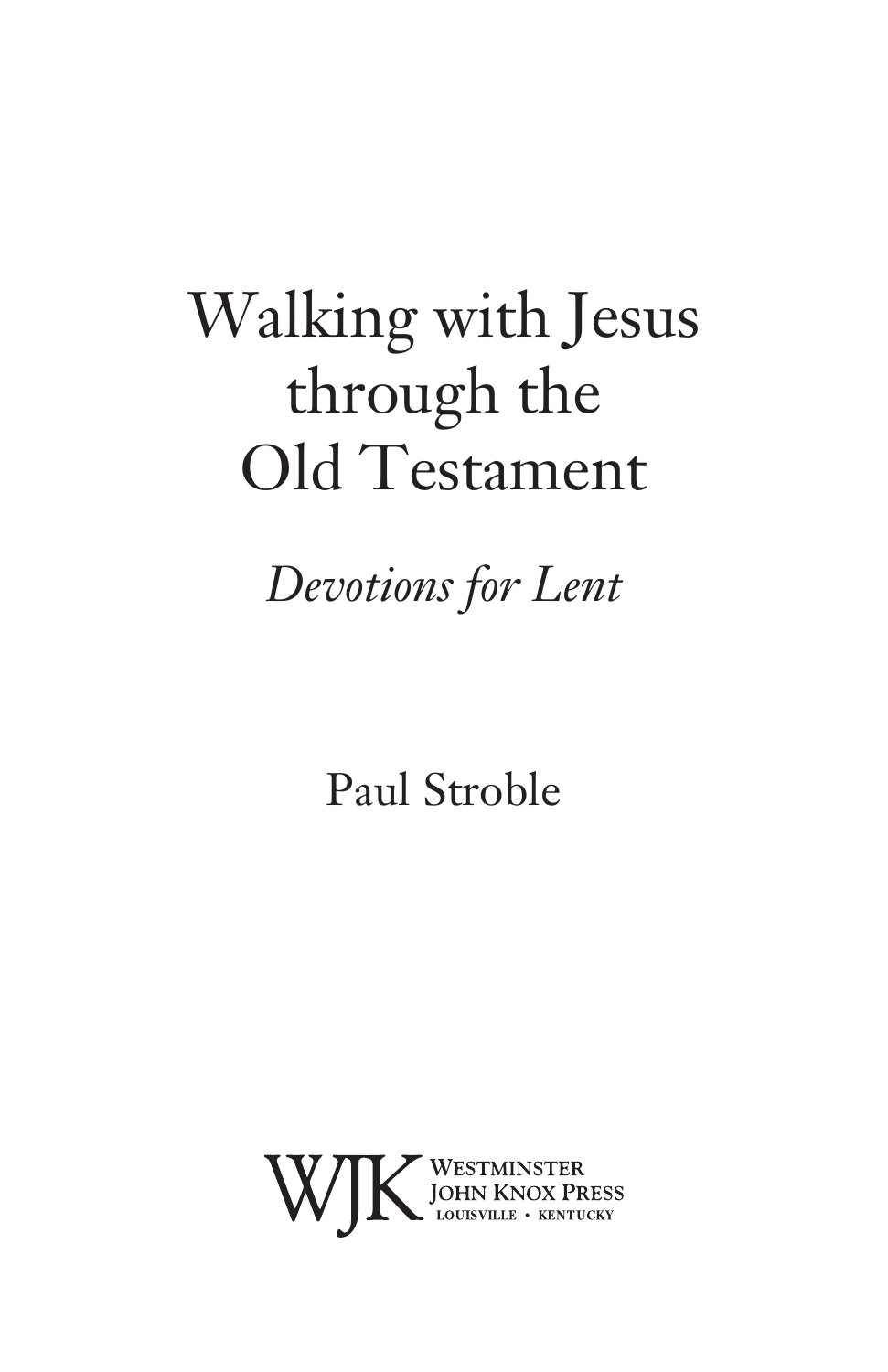# **Contents**

| <i>Introduction</i>                      | vii |
|------------------------------------------|-----|
| Week 1: Beginnings                       | 1   |
| Week 2: Jesus' Early Years               | 15  |
| Week 3: Jesus' Ministry                  | 35  |
| Week 4: Jesus and Our Well-Being         | 55  |
| Week 5: Great Themes of Salvation        | 75  |
| Week 6: Jesus and Other Biblical Figures | 95  |
| Holy Week                                | 113 |
| <b>Notes</b>                             | 139 |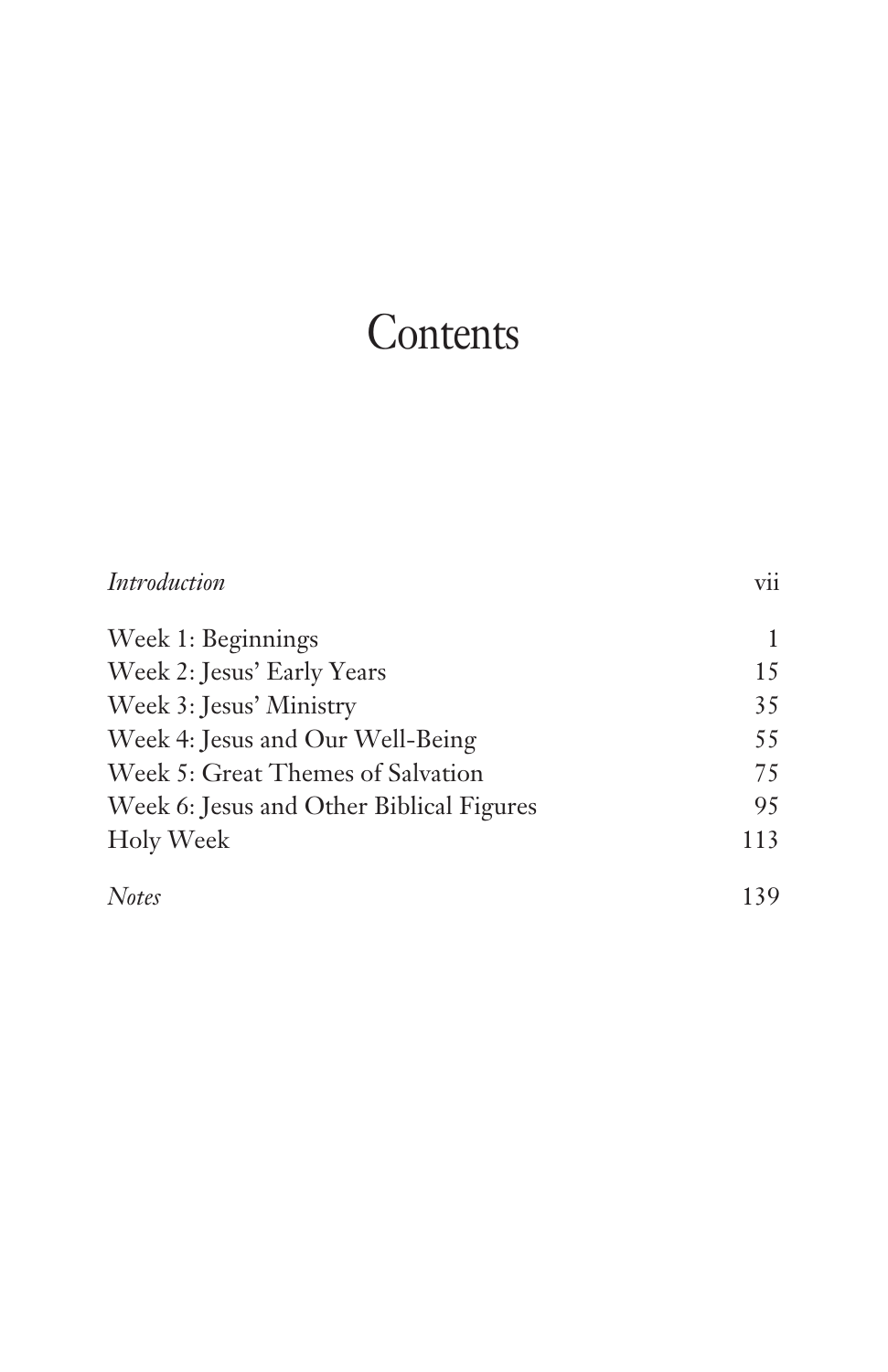### **Introduction**

" Then [Jesus] said to them, 'Oh, how foolish you are, and how slow of heart to believe all that the prophets have declared! Was it not necessary that the Messiah should suffer these things and then enter into his glory?' Then beginning with Moses and all the prophets, he interpreted to them the things about himself in all the scriptures" (Luke 24:25–27).

This passage has always intrigued me. It's from the story of the walk to Emmaus (Luke 24:13–49), where the unrecognized, risen Christ appears to two friends, Cleopas and his unnamed companion. They recount to him their disappointment and grief concerning the fate of Jesus, and their confusion about reports of his missing body. Jesus responds with the words of this passage. Once they arrive at Emmaus, the friends invite him to stay. Finally they recognize him as he breaks the bread, but he vanishes. "Were not our hearts burning within us," they remark, "while he was opening the scriptures to us?" They ran all the way back to Jerusalem and told the disciples. Soon Jesus appeared to all of them, bid them peace, and explained to the whole group how the laws of Moses, the prophets, and the Psalms were fulfilled in Jesus' suffering, death, and resurrection.

Clearly it was important for Jesus to explain the continuity of the Scriptures with himself. But what Scriptures did Jesus open for them? That is what captures my imagination.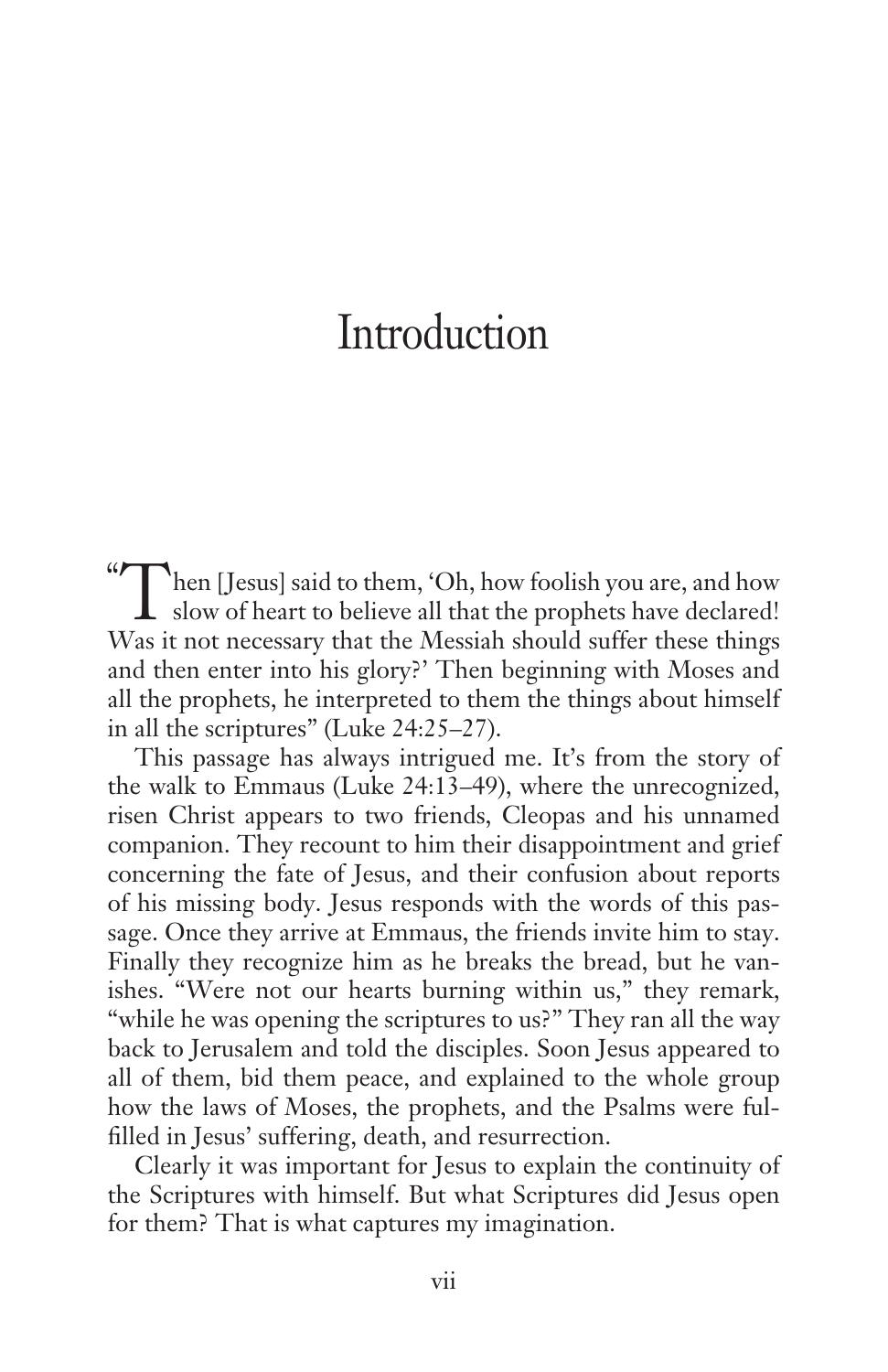I love the Old Testament and love to study it. I know that many Christians do not. They want to get right to the message of Jesus contained in the New Testament, and I certainly understand that. We also gravitate right away to the Psalms, and perhaps the Proverbs and a few other books. But other sections of the Old Testament—with its ancient laws, some violent history, and seemingly disjointed content of the prophetic books—seem difficult to connect to the concerns of one's faith and everyday life. We'd rather focus on the parts that have to do more clearly with Christian experience.

The sad thing is that the Old Testament, while open to different interpretations and areas of study, is indeed filled with amazing teachings that connect richly to Christian life and experience. The foundational ideas of the Old Testament are foundational for the New Testament, too: the oneness of God, creation, covenant, the kingdom of God, atonement, redemption, the Hebrew people, holiness, ethics, and others. We can discover many areas of continuity between the two testaments. But, like Jesus' friends, we need time to deepen our understanding.

Emmaus was about seven miles from Jerusalem, and assuming a typical walking pace, Jesus might have talked for two or three hours. How wonderful if we knew what passages Jesus explained to his friends! While not presuming to know, I've built this Lenten study around the Old Testament texts that Jesus and the New Testament writers used to show how he fulfilled the Scriptures. We'll see how Jesus' experiences and teachings create links and connections among passages from different parts of the Old Testament, illustrating God's faithfulness across generations.

For each of these forty days of Lent, we'll study passages together and pray over them. We'll think about how to apply them to our lives as we devote Lenten time to the Lord. We'll learn more about Jesus, his days on earth, his death and resurrection, and all his blessings and works that he gives to us freely. We'll use the Lenten season to gain a deeper sense of Christ's presence in our lives, for the sake of spiritual growth. Let us join together and allow the Lord to teach us as we proceed toward Jerusalem and Easter!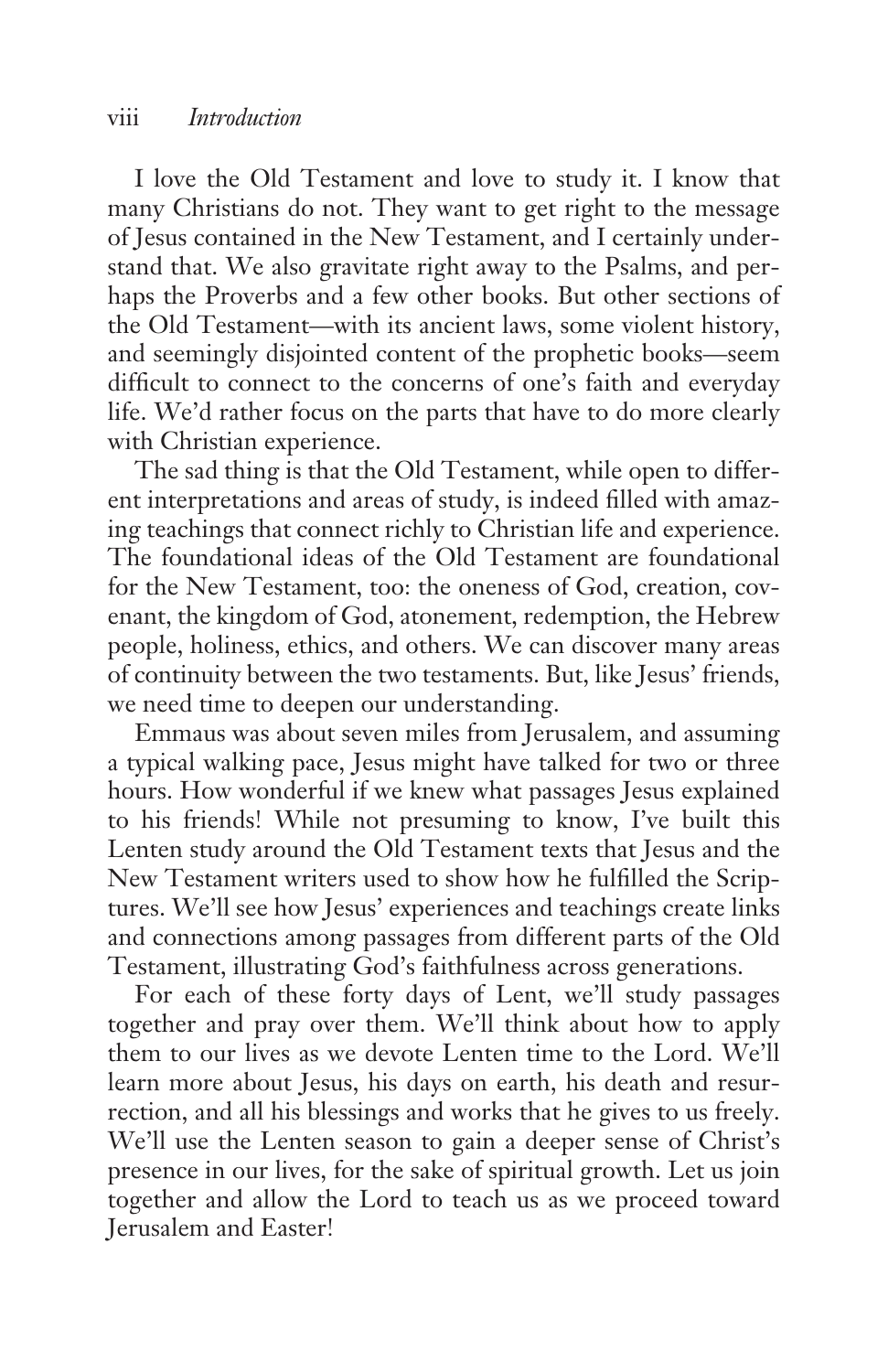I am solely responsible for the interpretations in this book, but I want to express appreciation for some of the "communities" of my life: Webster Hills United Methodist Church, Webster University, and Eden Theological Seminary. I also thank Sr. Annie Stevens, who provided me with the Sisters of Loretto prayer; Jessica Miller Kelley, Julie Tonini, and Alison Wingfield with Westminster John Knox Press for their tremendous help and expertise; the Webster Groves Starbucks, where I often work; and the many good friends and family members with whom I keep in touch via Facebook. My early mentor Rabbi Albert Plotkin taught me always to love and respect Christianity's Jewish heritage. I dedicate this book with love and gratitude to my family, Beth and Emily (and our cats), and also to my dear friend Stacey Stachowicz and her family.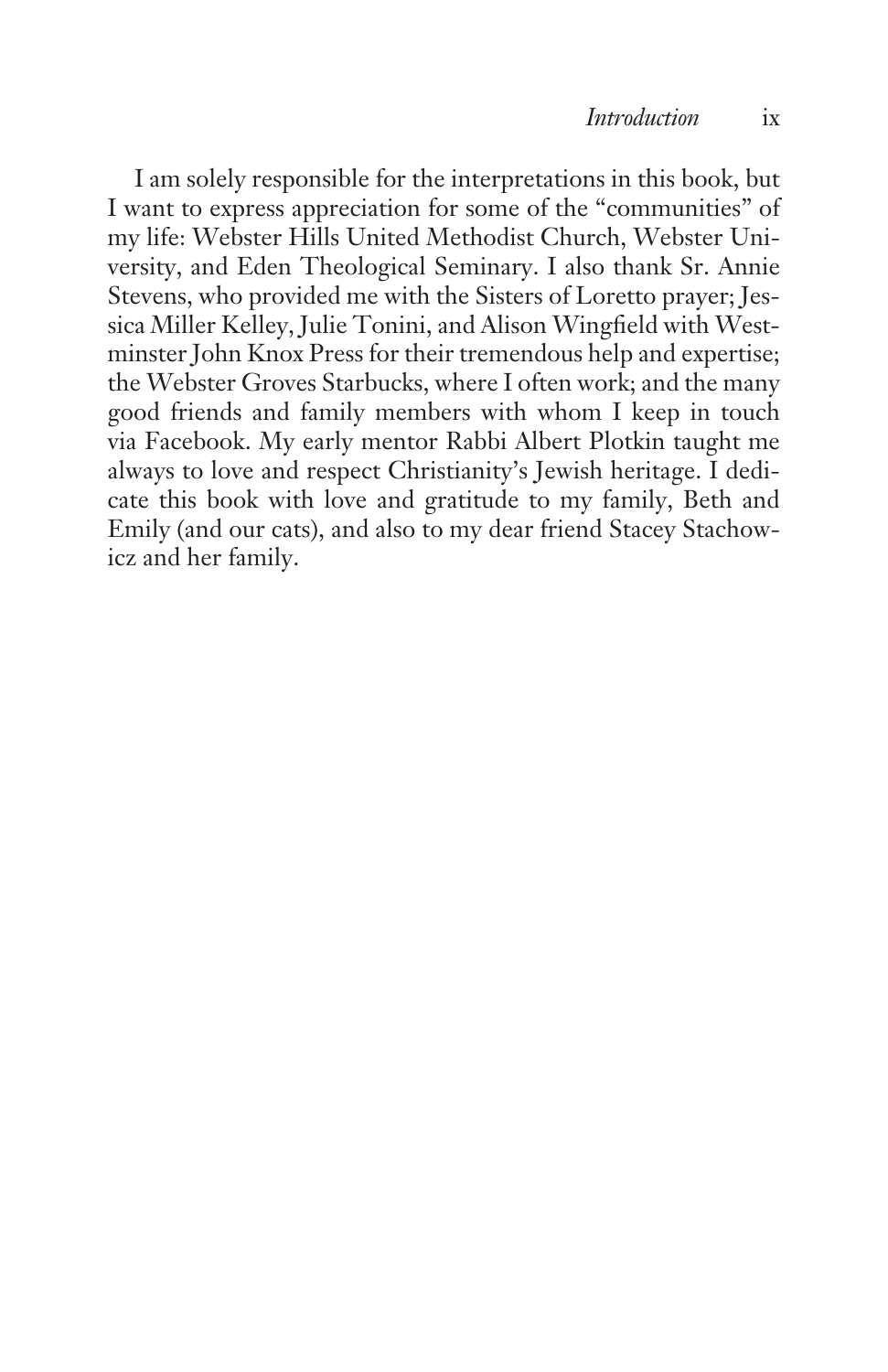*WEEK 1: Beginnings*

# Ash Wednesday

Ashes to Ashes

Genesis 3:15–19

My personal faith received a strange boost when I was in eighth and ninth grades and four close relatives died within a fourteen-month time period. They were members of the older generation, family members who had been influential to my life and faith.

Tragedy and distress can be impediments and even destroyers of faith, but they can be spurs to faith as well. Those successive funerals taught me at an impressionable age that we never know what's ahead in life. Within a few years, this insight became fundamental to my growing faith. I knew firsthand that we aren't necessarily protected from unexpected losses and different kinds of trouble, so if I wanted to live a faithful, meaningful life, I'd better not delay.

On Ash Wednesday, we intentionally focus upon our mortality. Several Bible verses poetically refer to us as dust and ashes. Genesis 3:19, part of our Scripture for today, reads, "you are dust, and to dust you shall return." In Genesis 18:27, Abraham refers to himself as "I who am but dust and ashes," an image also used in Job 30:19. Thus, many of us spend part of the day with black smudges of ash on our foreheads. We remind other people of their mortality too.

The Hebrew word *adam* means human being, while the word *adama* means earth. (Similarly, the English word "human" is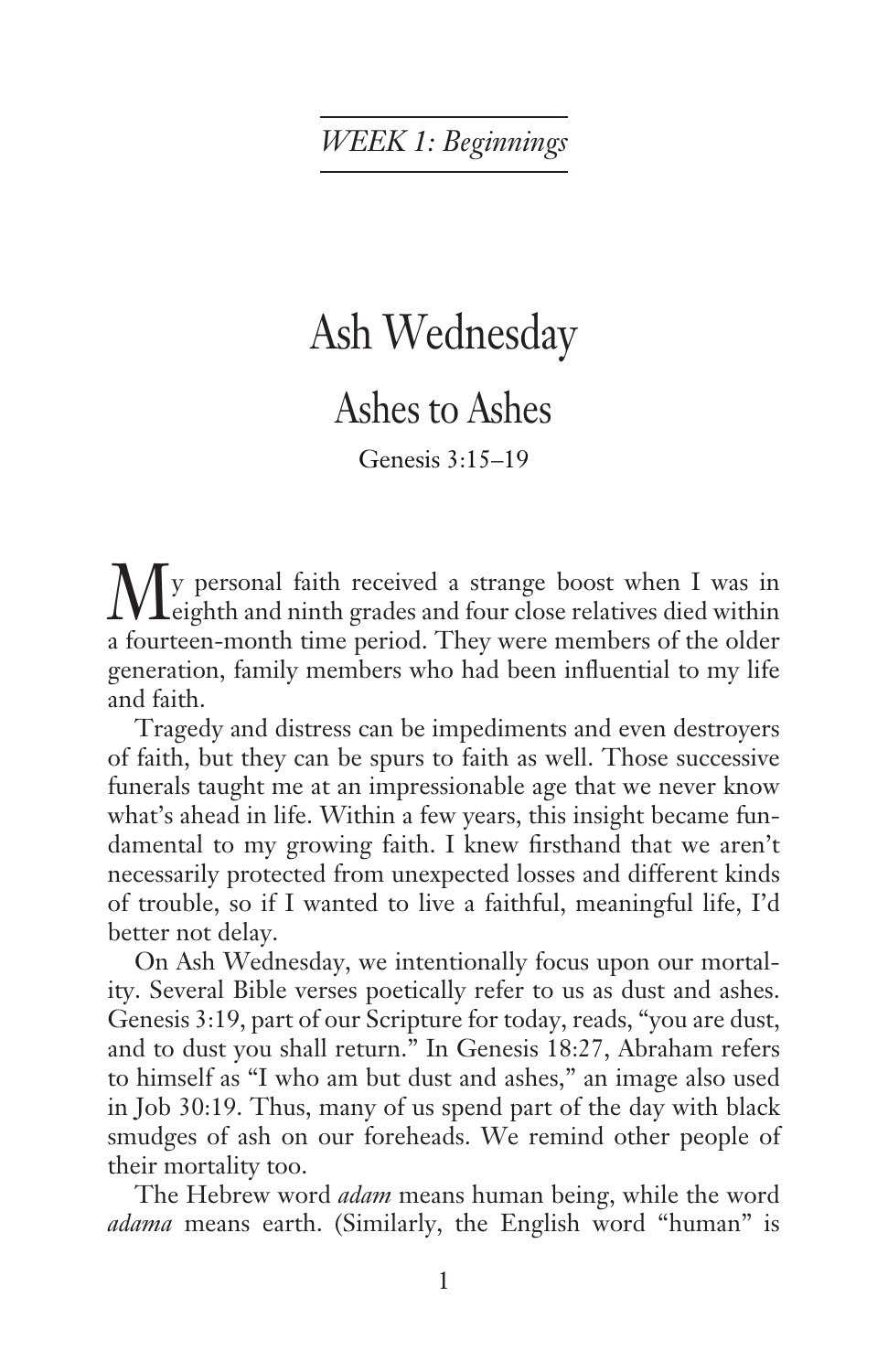related to the Latin word *humus*, also meaning earth.) We are paradoxical: although dirt, dust, and ashes, we are made in God's image (Gen. 1:26–27) and blessed by God with many gifts and with dominion over the earth. "What a piece of work is a man," declares Shakespeare's *Hamlet,* giving us the phrase that we use to describe someone who is odd or difficult. "How noble in reason! how infinite in faculty! in form, in moving, how express and admirable! in action how like an angel! in apprehension how like a god! . . . And yet, to me, what is this quintessence of dust?"

It's good to be reminded of who we are, of our dual nature. Often we go through life making ourselves the heroes of our own stories; we subconsciously think (to paraphrase Oswald Chambers) that God can hardly function without our involvement in God's plans. Ash Wednesday is a solemn but potentially freeing time, when we're reminded of our mortality and humbleness and—ideally—let it humble our attitudes with how we approach the world and make us grow in love for God and one another, because we don't have unlimited time to show love and care for one another.

A wonderful thing about God's grace is that there is Good News within the sobering news and the soul-searching. Verse 15 is also a traditional messianic text, the earliest passage in the Bible that, according to many interpreters, points to Christ: "I will put enmity between you [the serpent] and the woman, and between your offspring and hers; he will strike your head, and you will strike his heel." The offspring is any human being, but in a messianic interpretation, the offspring referred to is Christ himself and the serpent is Satan. As John Wesley, for instance, discusses in his notes on the Bible, Christ suffers and dies as a result of his human nature—the curse of human beings to endure these things—which is Satan "bruising his heel." But Christ's sufferings are, in turn, his "striking the head" of Satan, that is, a lethal blow against Satan's power to defeat human beings with sin and death.

Here is a great promise embedded within the curse of human beings: suffering and death have no ultimate power for us, thanks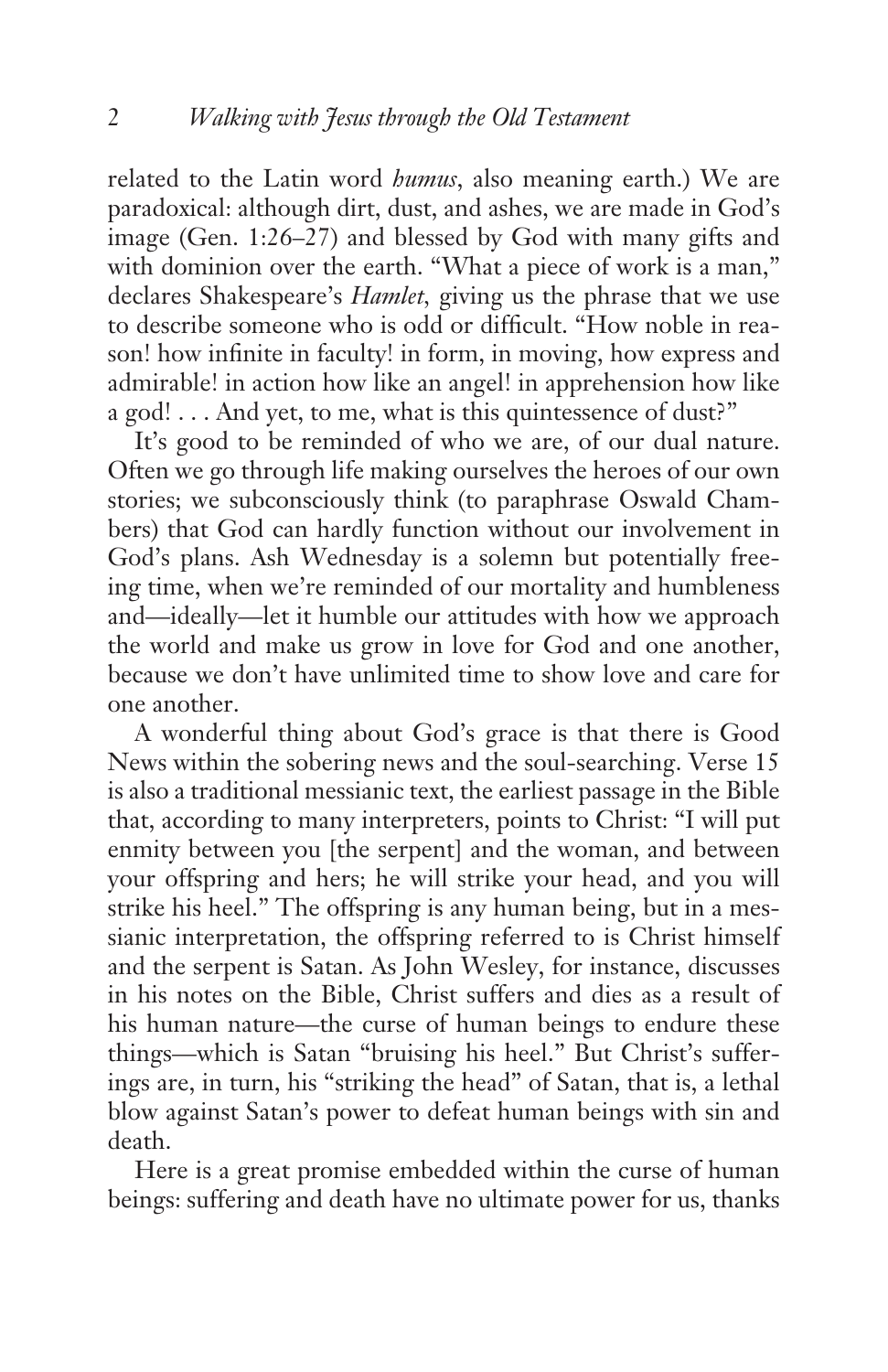to Christ. He redeems us from our sins, comforts us in our pain, and saves us to eternal life when we die.

Our Lenten journey begins on Ash Wednesday and, in some ways, our whole journey echoes the season's first day. We recognize our frailty, our wrongdoing, our mortality, and our need for grace. We know that at the end of the journey is Christ's glorious resurrection, which gives us hope and grace for all our lives.

### *Prayer*

Dear Lord, in whose image we are created: today, help me realize that I am ashes and dust and yet richly loved and blessed by you, because Christ himself became ashes and dust on our behalf. Amen.

### *Digging Deeper*

- Attend an Ash Wednesday service today if you are able, and write down your feelings about it. Imagine that Christ is telling you today, "I died, too, even though I wanted to live, just like you want to. But because I died and rose, your physical death is not the end for you, either!" Think about what eternal life means for you.
- In Romans 5:12–21, the apostle Paul writes about how the grace of Christ overcomes the sin introduced by Adam. Think about how that is true. Since sin is so strong in the world, why does Paul affirm that grace is stronger?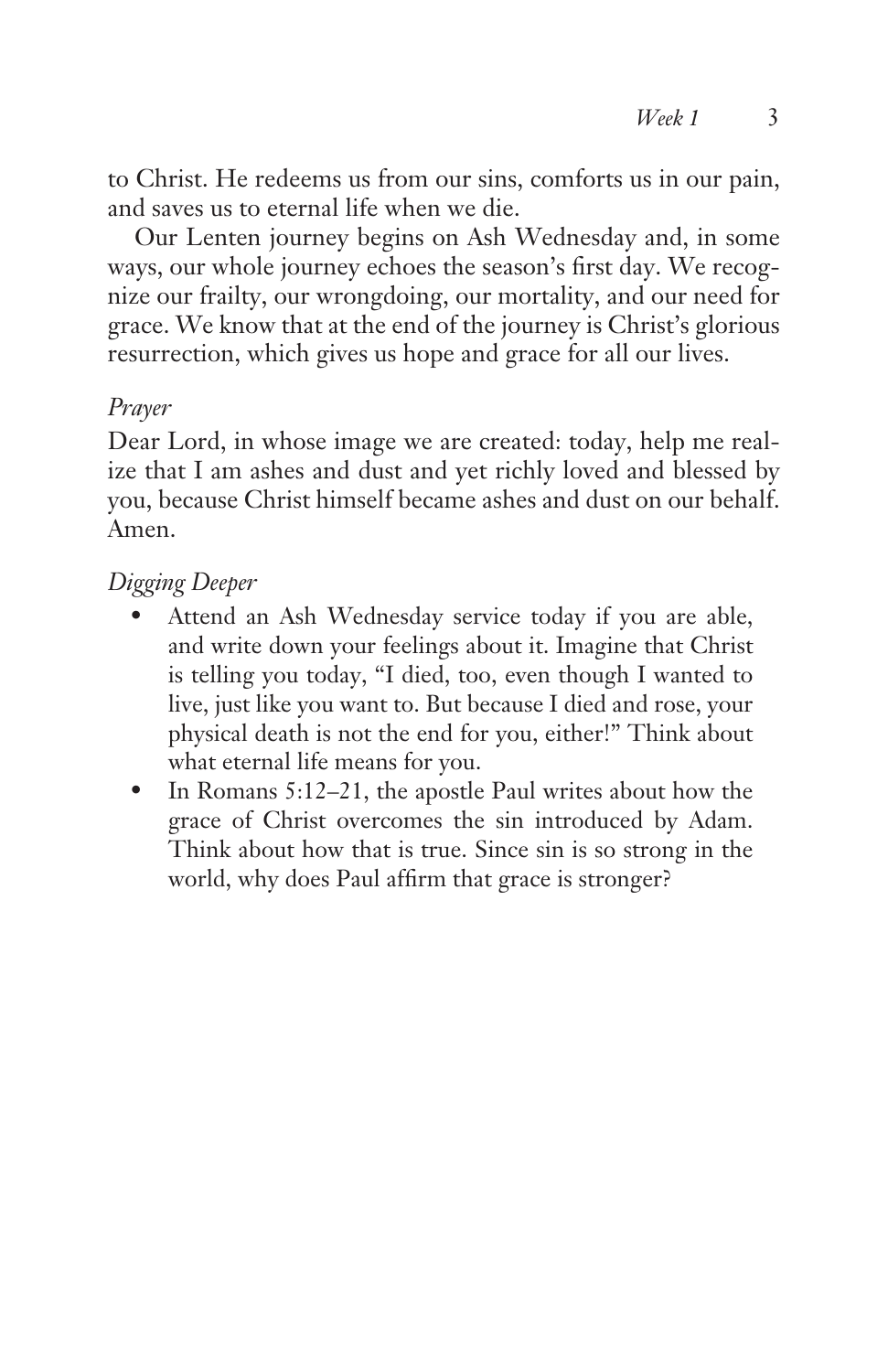# **Thursday**

### God with Us

#### Isaiah 7:14–16; Matthew 1:18–25

 $\boldsymbol{\Delta}$  s we move into the Lenten season, we think about the ways  $\Lambda$  that we're growing and struggling in our faith. We sometimes ask God for help in the way of signs that God hears and cares. "Give me a sign!" is the way many of us have related to God at one time or another.

God has given me many "signs." Some were like Gideon's, assurances (if not so miraculous as his in Judg. 6:36–40) for my struggling faith. But I never asked for most of the signs. I recall getting a piece of distressing mail, some business matters I needed to attend to for my ailing mother. At that moment, one of my best friends called to say hello. In the early days in our marriage when money was tight, sometimes unexpected cash came in, such as a dividend check from the insurance company.

Our lesson today is a famous one for the Advent and Christmas seasons. It's a story of a divine sign that, in time, was fulfilled. In Isaiah's time, the kingdom of Judah was under threat from surrounding kingdoms. God sent Isaiah to Judah's king Ahaz, and through Isaiah, the Lord encouraged Ahaz to seek any sign he wanted. But Ahaz would not do so. His refusal, though humble sounding, indicated his struggling faith. Isaiah announced that the Lord would provide a sign anyway:

Look, the young woman is with child and shall bear a son, and shall name him Immanuel. He shall eat curds and honey by the time he knows how to refuse the evil and choose the good. For before the child knows how to refuse the evil and choose the good, the land before whose two kings you are in dread will be deserted. (Isa. 7:14–16)

In the original context, the young woman is not identified. Nor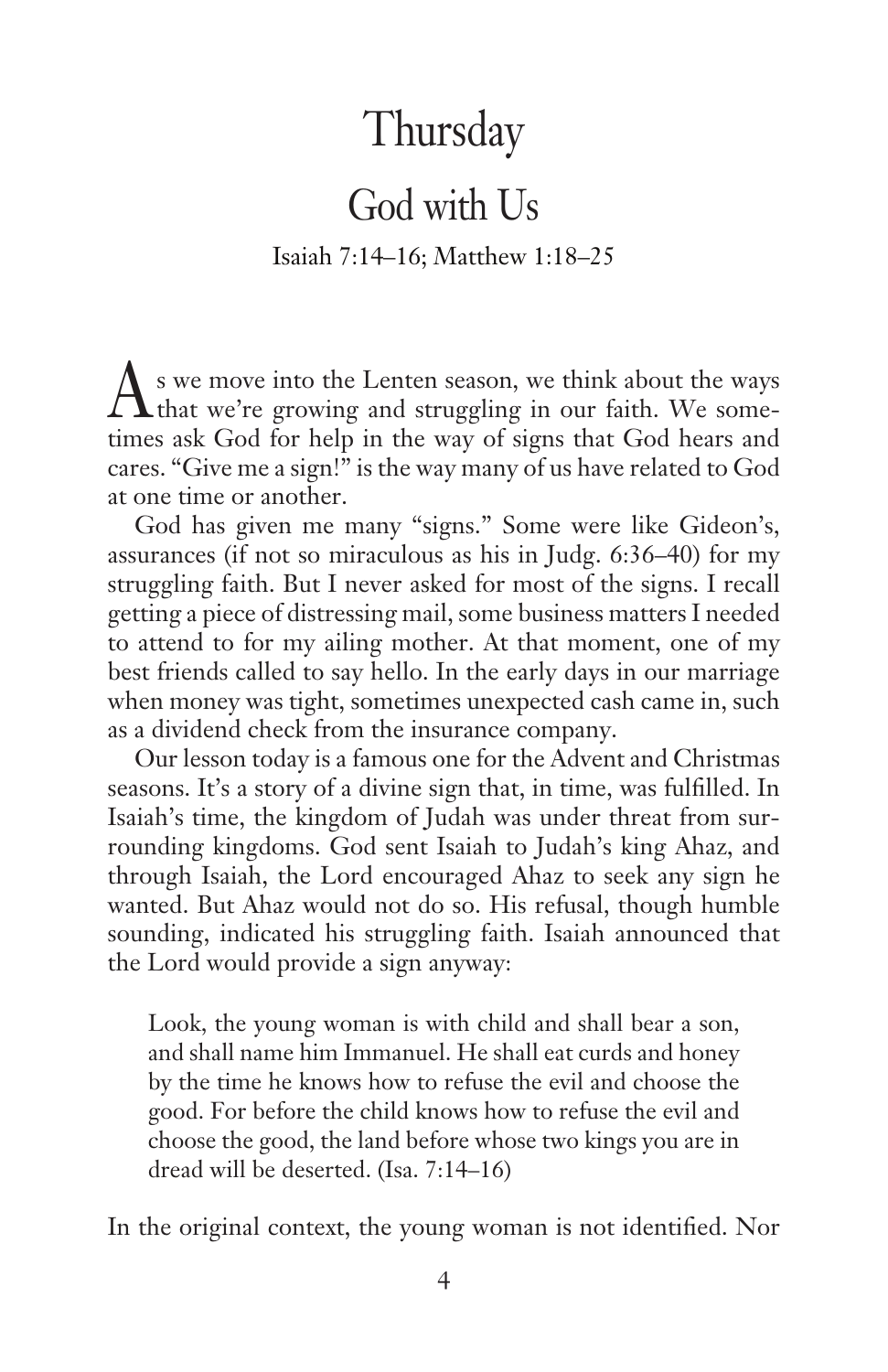does the original Hebrew word specify whether or not she was a virgin. At this stage, the verse's main focus is that God exists and is present among his people. The young woman and her son Immanuel constituted a sign for the king, that God is doing new and amazing things for his kingdom and city (Jerusalem) that is for the time being under threat.

As time moved on, the Old Testament was translated into Greek, and the Greek word for "virgin" was used in translating the Hebrew word for "young woman," narrowing its meaning somewhat. As time moved further on, this passage was connected to Mary: a young woman who had never slept with a man, who became pregnant with Jesus by the power of God's Spirit. Isaiah's text became endowed with new and amazing meaning beyond its original context.

Remember that the young woman of Isaiah's prophecy is now, in the Lenten story, the middle aged woman who stands sorrowfully as her son slowly dies. Although we Protestants tend to recall Mary mostly at Christmastime, keep in mind that Isaiah's prophecy also connects us to the sorrowful, horrified Mary of Good Friday. She is a powerful pioneer of faith amid our own sorrows.

Imagine that Jesus selected this Isaiah passage for explanation to his friends en route to Emmaus. He would have talked about what it means for God to be with us. He might have said how God was present in him (Jesus) and how, very soon, God's Spirit would make Jesus more available than he had ever been in his time on earth. The faith of the young virgin woman and the power of her son were soon to bless people throughout the Roman Empire and, eventually, the whole world. All this came to pass after that special sign, given to a fearful king centuries ago.

### *Prayer*

Holy Immanuel, you who are Lord of Life, your virgin mother bore you in a stable so that we might share your glory. Help me have a strong sense that you are truly with me. Have patience with my struggles and fill me with your grace. In Christ's name. Amen.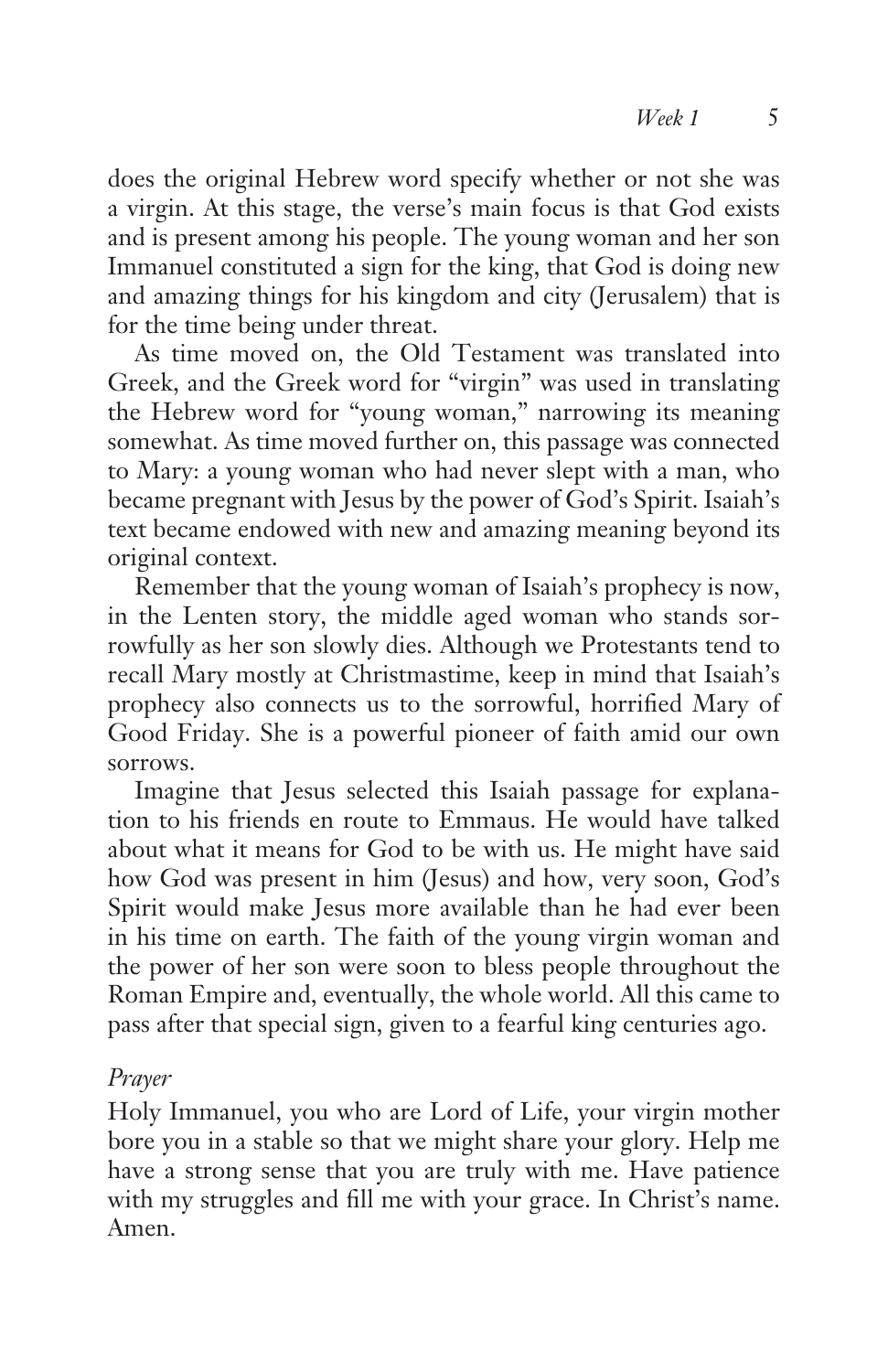### *Digging Deeper*

Think about "signs" from God. Have you had any? If so, what were they like? How did they bolster your faith? If you asked for a sign, did it come to pass right away, after a while, or not at all? What are other ways you gain confidence for your faith?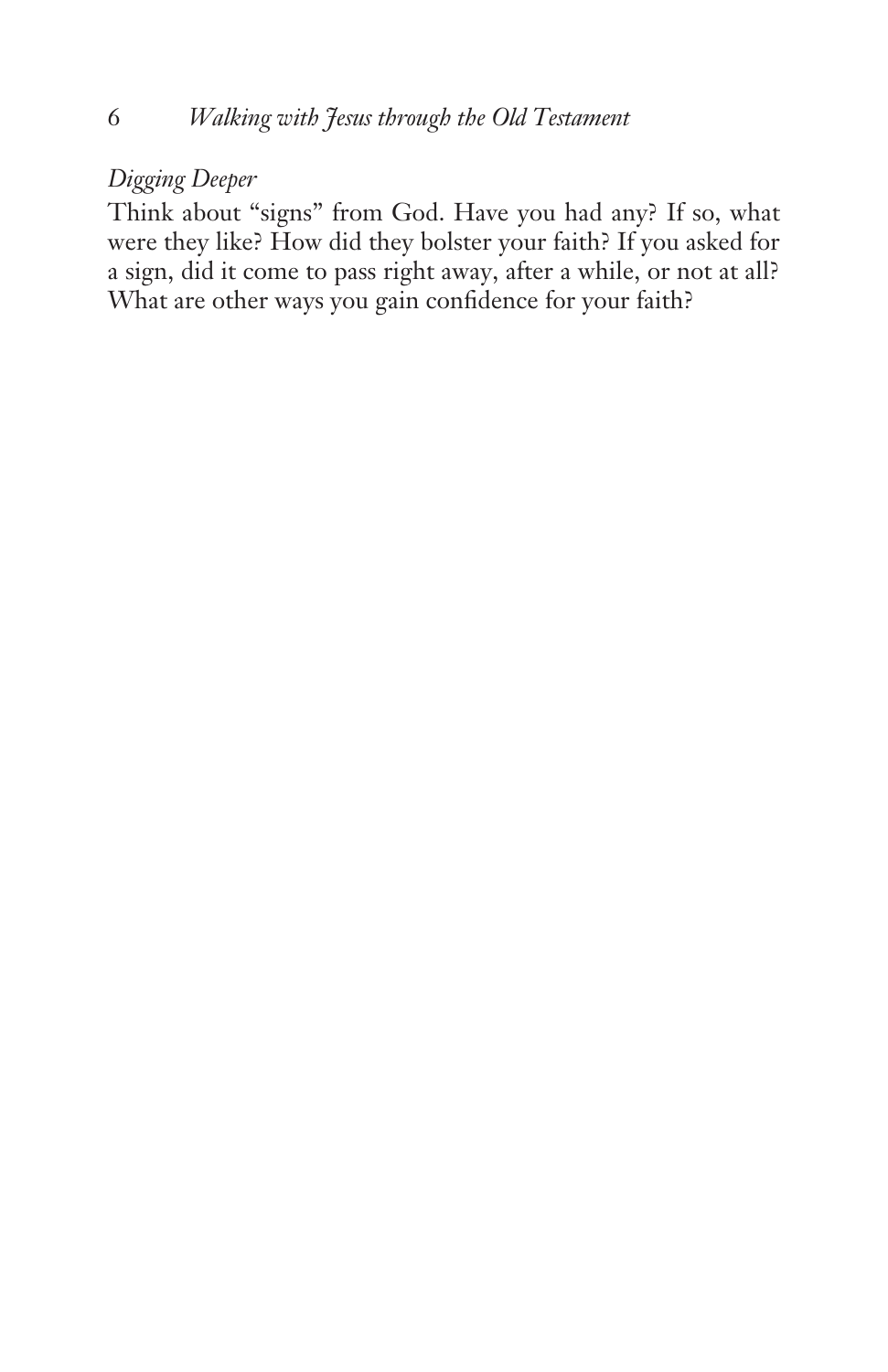# Friday

### You, O Bethlehem

Micah 5:2; Luke 2:4–7

If we were on the Emmaus Road with Jesus, he might begin talking about how the Messiah must come from Bethlehem, the city of David. You might say, "Wait a minute. Bethlehem is near Jerusalem, but I thought Jesus came from Nazareth up north in Galilee." Then Jesus would explain that special circumstances forced Mary and Joseph to journey down to Bethlehem. He would explain how God's providence works in mysterious ways so that ancient and contemporary plans might be fulfilled.

Micah lived in the 700s BCE. There were other towns named Bethlehem, so he singled out Bethlehem of the region of Ephrathah as the significant place. It is the area of Rachel's tomb (Gen. 35:18–20), the village of Ruth (Ruth 4:11), and especially the birthplace of Ruth's great-grandson, King David.

The Israelite monarchy had a difficult time getting started. If you read the stories of Samuel, Saul, and David in 1 Samuel, you'll see that not everyone, including Samuel, thought a king was a good idea, since the Lord is Israel's true king. The first king, Saul, fared less well than his successor, David, who caught the imagination of Israel. David became the standard that no other king would meet, although his son Solomon was widely known and honored for his wisdom, wealth, and reign.

With the Babylonian destruction of Jerusalem (told at the end of 2 Kings), over four hundred years after David's time, the monarchy ended. But the hope of a king like David remained very strong. Isaiah 11:1 refers to a "shoot . . . from the stump of Jesse": like a new plant will grow from a tree stump, a new king will grow from David's family line (in this case, poetically rendered with reference to David's father). Other Scriptures, like our Micah passage, look with hope to a king in the lineage of David, who would even emerge from David's own home village!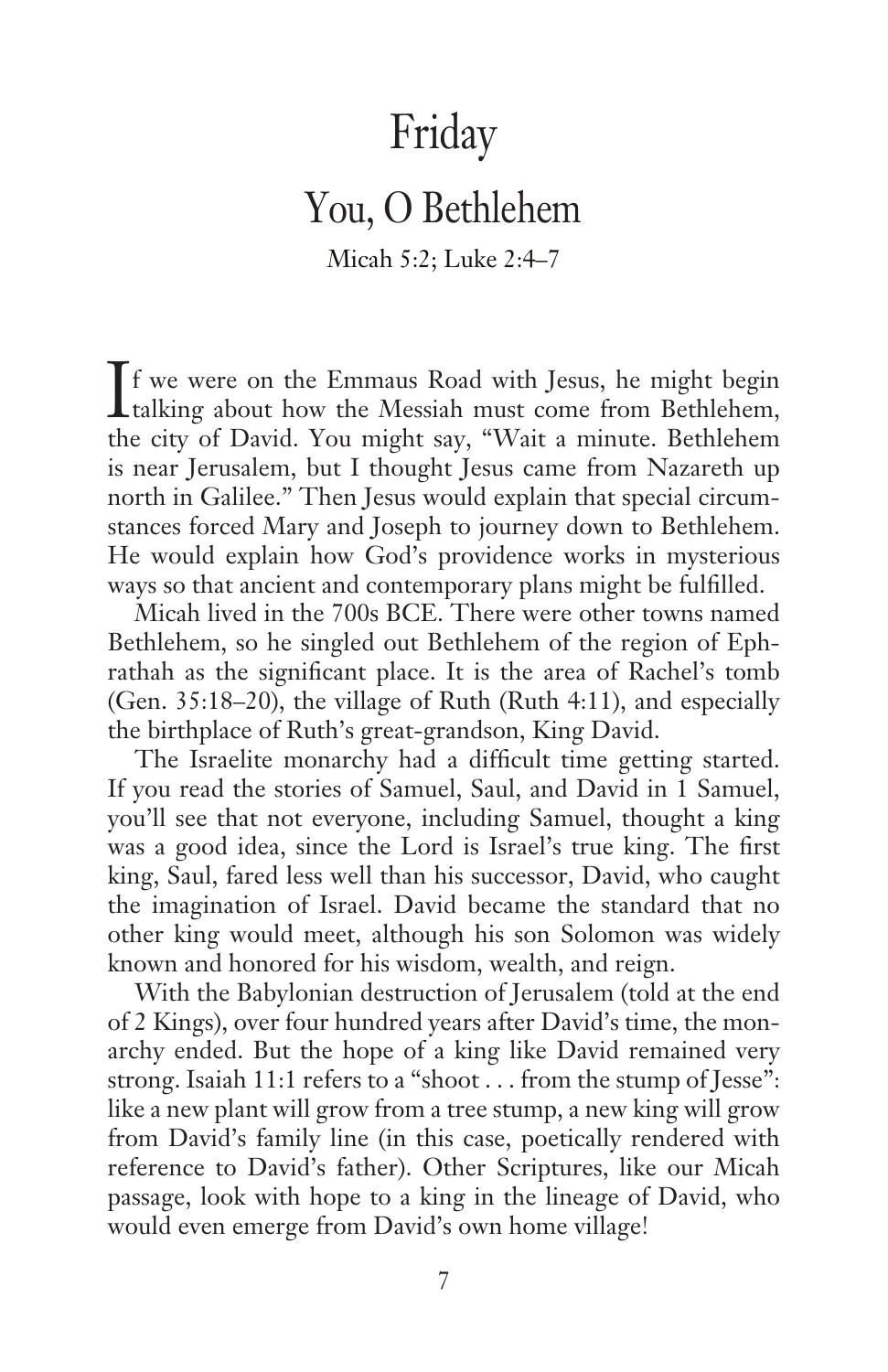I visited Bethlehem in 1983. The Church of the Nativity is a famous Bethlehem shrine. The opening of the door is fairly short, so nearly everyone who enters must bow. The original church was commissioned in the fourth century to stand on the site of the cave where, according to ancient traditions, Jesus was born. Although beneath the basilica, the place no longer looks like a cave. The marble floor beneath one altar has a fourteen-pointed star that is lit with silver lamps. Another altar in the church marks the traditional site where Mary placed Jesus in a manger.

Even if we've never visited Bethlehem, most of us probably have formed a sense of the town in our imaginations because of years of holiday carols. But the town doesn't have to remain a solely Christmas association; think about how timely this hymn verse is for any time of the year.

How silently, how silently The wondrous gift is given! So God imparts to human hearts The blessings of His heaven. No ear may hear His coming, But in this world of sin, Where meek souls will receive him still, The dear Christ enters in.

Just as we look to Bethlehem during Advent and Christmas, we look there now, during Lent. That's because Jesus' "coronation" as a king in David's line took place on the cross! The cross, but also the subsequent resurrection, are the ways we know that Jesus is king. Thus Bethlehem, the birthplace of two kings, is a Lent and Easter town for us, too.

#### *Prayer*

Holy God, may the fact that you laid a foundation for Christ in centuries of ancient Scriptures be a source of confidence for my faith and a blessing to me. Bless us, and all our families, bless our friends and neighbors, and increase in us your mercy and compassion. In Jesus' name. Amen.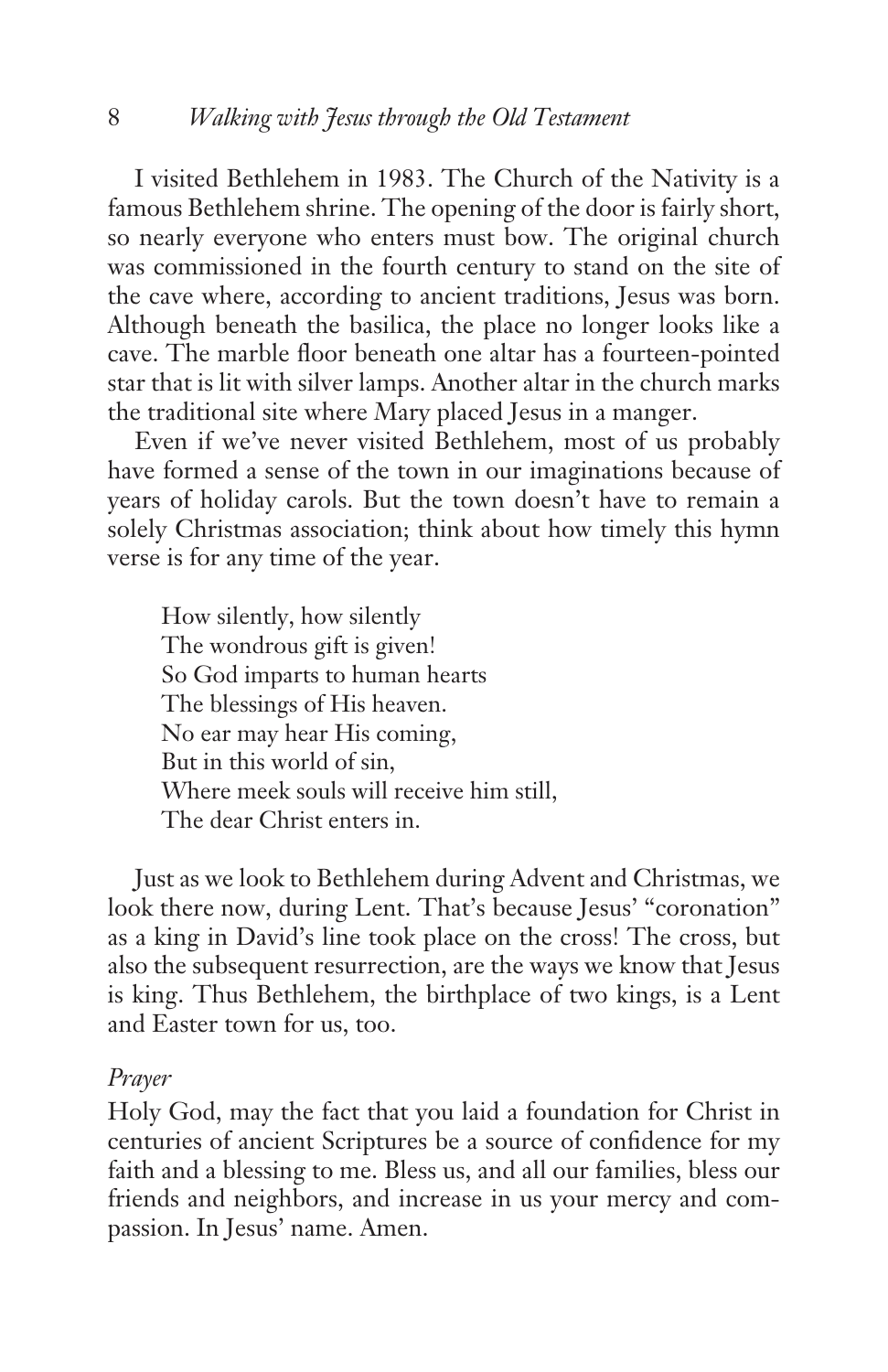### *Digging Deeper*

- List five places that are important to you. They may be associated with family, or they may be places you love because of their beauty or because you "recharge" there. If you can, visit one or more of those places as soon as you're able and spend time there praying and reflecting upon your Lenten journey.
- The Gospels include genealogies of Jesus (Matt. 1:1–17; Luke 3:23–38). Consider looking up some of Jesus' ancestors in a Bible dictionary. Think about what kinds of people comprise his family, both notable and notorious.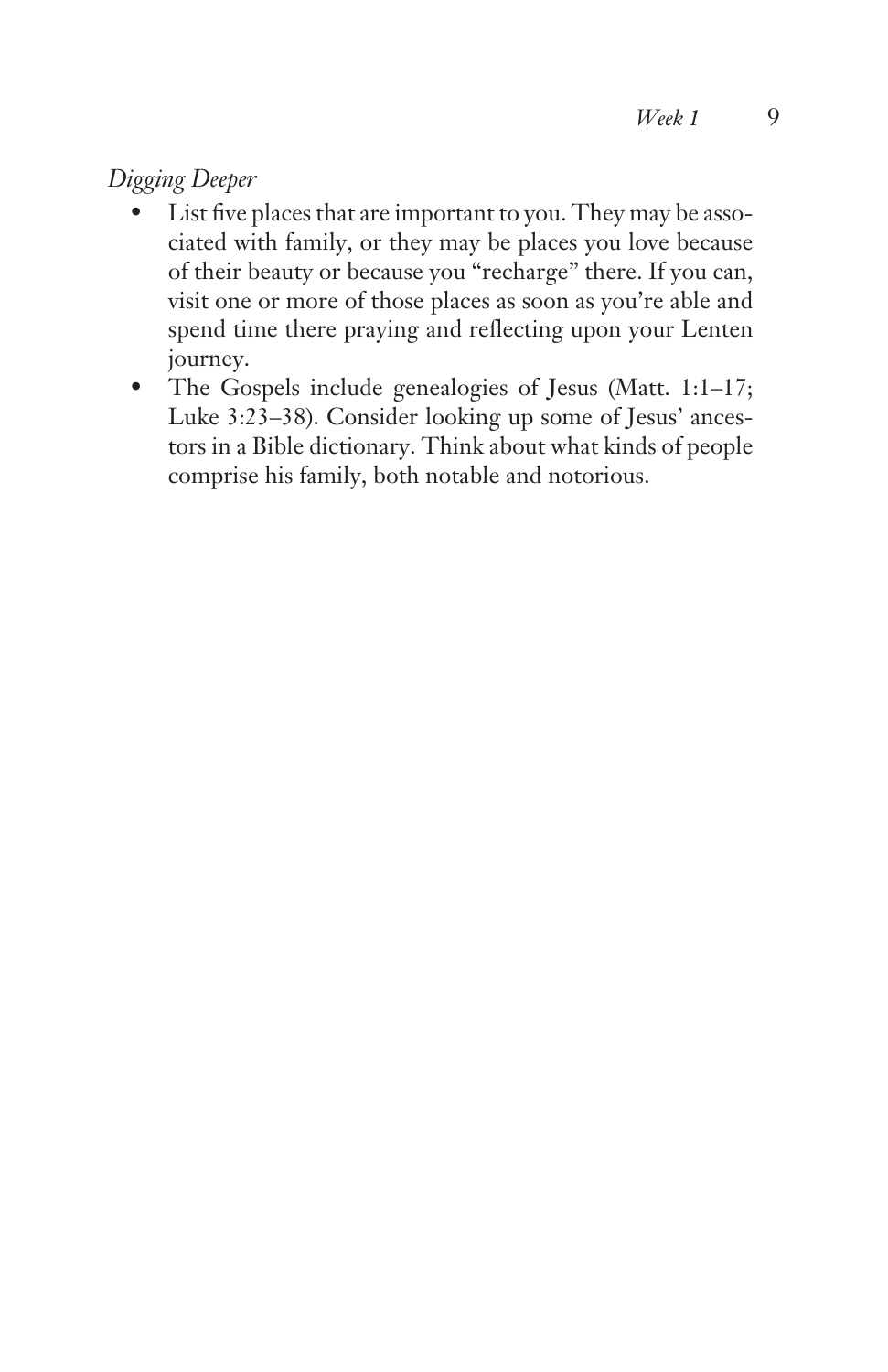# Saturday

## A Child Is Born

Isaiah 9:1–7; Isaiah 11:1–9; Jeremiah 23:5–6

A mong my childhood keepsakes is my collection of political  $\sum$  pin-back buttons. Slogans like "I Like Ike" and "LBJ for the USA" and "Nixon's the One" remind me of the hopes that we have whenever we vote for our leaders.

Our Scriptures for today are filled with hope and promise for the future. To me, these passages are among the most beautiful in the Bible.

For a child has been born for us, a son given to us; authority rests upon his shoulders; and he is named Wonderful Counselor, Mighty God, Everlasting Father, Prince of Peace. His authority shall grow continually, and there shall be endless peace . . .  $(Isa. 9:6–7)$ 

A shoot shall come out from the stump of Jesse, and a branch shall grow out of his roots. The spirit of the LORD shall rest on him, the spirit of wisdom and understanding, the spirit of counsel and might, the spirit of knowledge and the fear of the LORD. His delight shall be in the fear of the LORD. (Isa. 11:1–3)

The days are surely coming, says the Lord, when I will raise up for David a righteous Branch, and he shall reign as king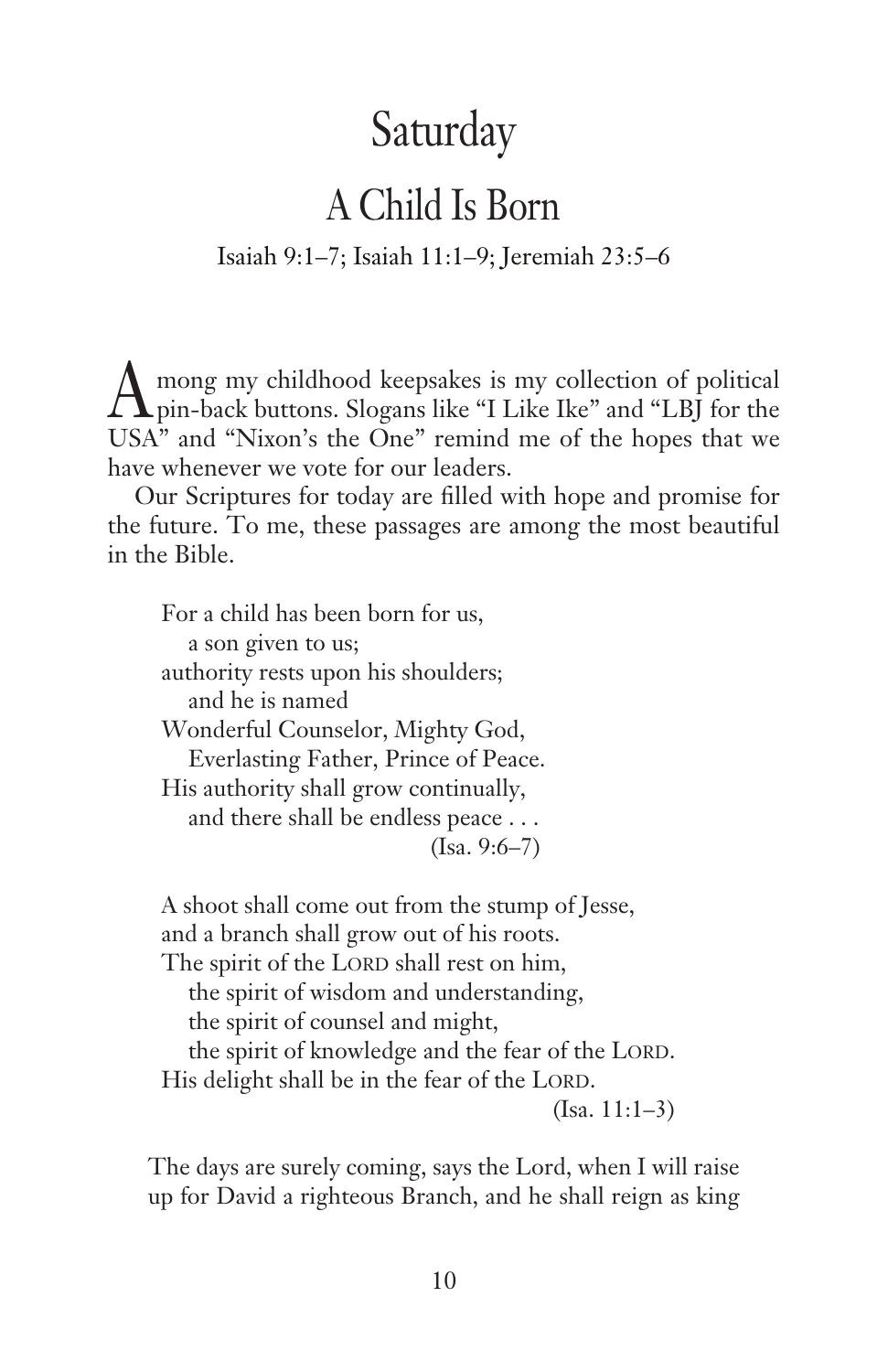and deal wisely, and shall execute justice and righteousness in the land. (Jer. 23:5)

David is significant in several ways. He was successful militarily and politically. He captured the Jebusite city of Jerusalem, made it the center of the kingdom, and brought the Ark of the Covenant there. He was faithful to the Lord and sought divine guidance, making him a person "after God's own heart." When he realized he had failed and sinned, he admitted his sin and sought God's pardon. He was compassionate and sought opportunities for kindness. He sang praises and prayers to God, and some of these traditionally attributed to David are found in the book of Psalms. When we get to our Holy Week Scriptures, we'll see how images from David's psalms, centuries before Jesus, virtually describe Jesus' experiences of suffering.

Solomon succeeded David. After Solomon's death, the kingdom split into the northern and southern (Israel, also called Ephraim, and Judah) kingdoms. All of the northern kings did evil in God's sight. This faithlessness led to the fall of the northern kingdom in 722 BCE. Other than Hezekiah and Josiah, the several kings of both kingdoms were mediocre to very bad. The leadership of God's people let them down, to say the least.

But David remained a symbol of Israel's future hope and a foreshadowing of God's promises. Passages of post-exilic hope include beautiful passages about a righteous king who would rule the people with justice, who would bring peace and well-being.

It's human nature to have high expectations for our leaders, and often enough, we're disappointed. We know that Jesus was acclaimed on Palm Sunday and in a few days was on trial. But what are our own expectations for Jesus? Ask yourself: How is Jesus your "wonderful counselor"? How is Jesus your faithful and just monarch, your guarantee of peace (Isa. 9:6–7)? How does Jesus provide well-being to you, which you can even perceive in the world around you (Isa. 11:6–9)?

For being royalty, Jesus seems so low-key, even from his birth. My family and I have visited homes of royal families, like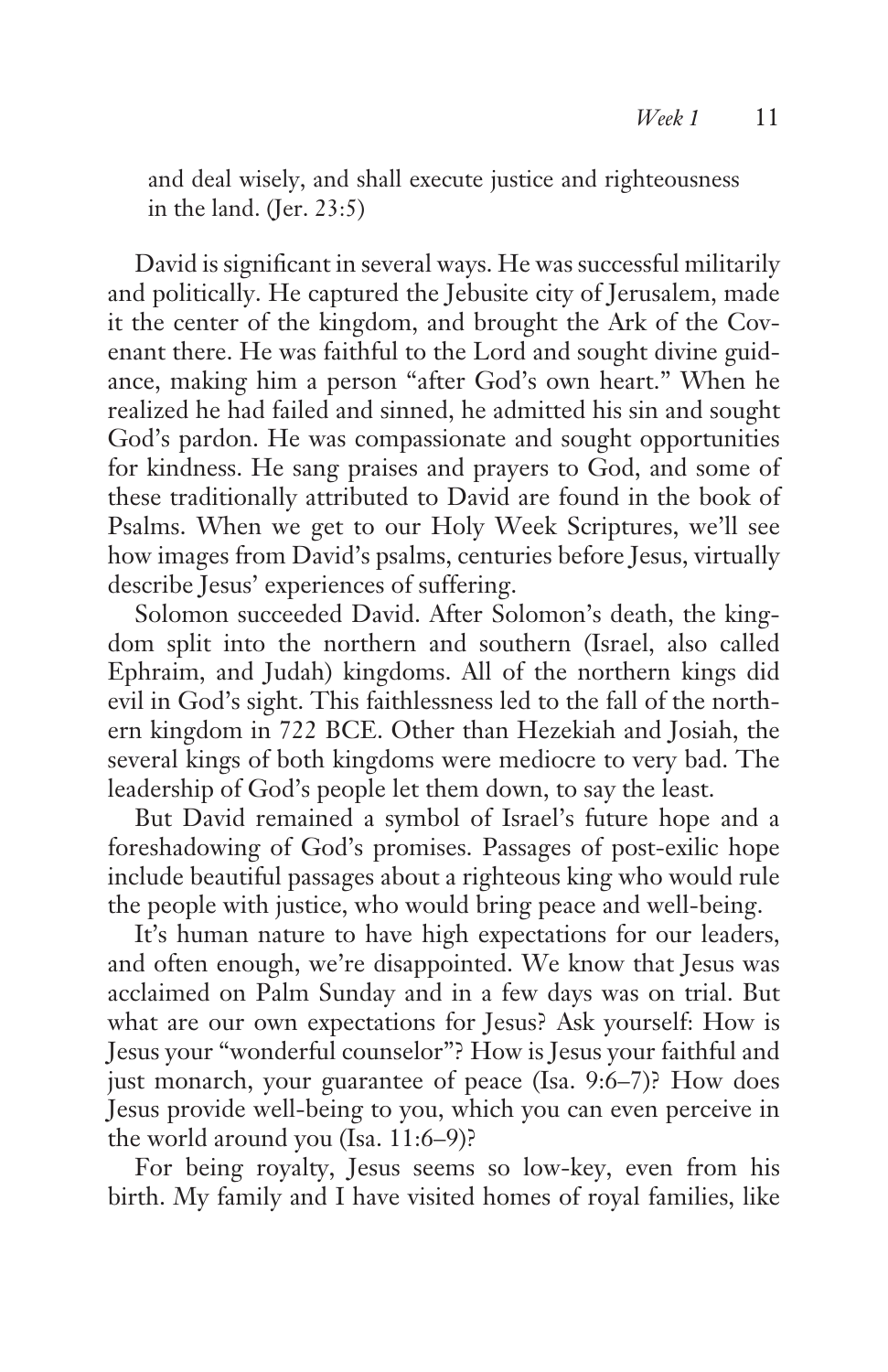Buckingham Palace in London and the Schönbrunn Palace in Vienna. God's own Son had no such luxury. There is a paradox at work here, a mystery: God is fulfilling a centuries-old hope, but in a lowly, even obscure way. Will God work in our own lives in bold, clear ways, or in quiet ways, through scarcely a hush?

### *Prayer*

King Jesus, we struggle with leadership. We complain about the leaders we elect. We do understand the idea of a monarch, and yet the kind of monarch you are is confusing. Grant us clarity about who you are, our Ruler and Counselor. Amen.

### *Digging Deeper*

- Are you "star struck" by monarchs? What is it about royalty that fascinates? What is it about leadership that raises our expectations?
- Have you ever felt disappointed in your faith? What happened? How did you solve the problem (or did you put it on hold for a while)? What would you tell someone else if they felt let down by God?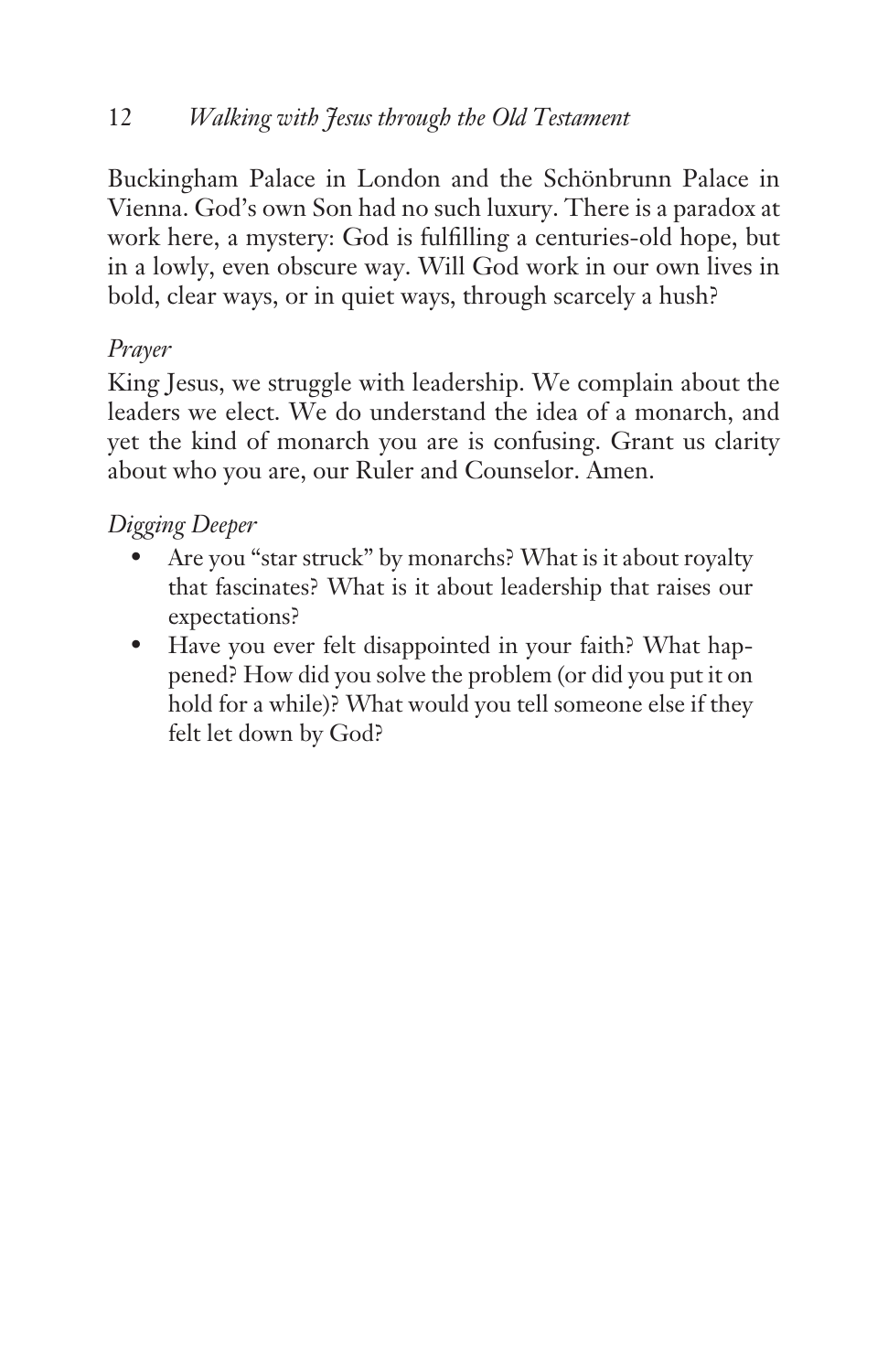# First Sunday Reflection

 $\bigvee$ hen I was a little boy, I thought it strange that we cele- $\boldsymbol{V}$  brated Jesus' birth at Christmas and then, just a few weeks later, we began to think about his death and resurrection. Jesus sure grew up fast.

I knew little about the liturgical calendar or the way the church commemorates different aspects of Jesus' life at different times of year. But now, I think my childhood wonder and confusion wasn't completely off target. We celebrate the whole of Jesus' life within the span of a year: from his birth through his relatively unknown younger years, to his ministry, and then his passion, death, and resurrection (not to mention his ascension and the subsequent Pentecost gift of the Holy Spirit). Everything about Jesus is important for our lives, and one part of his life connects with another part.

Another thing that I thought was strange when I was a little boy: Jesus was Jewish. I'm from a small Midwestern town and knew only a few Jewish people as a child. Now I understand that one of the beautiful things about Jesus' life and experience is his deep rootedness in the Jewish tradition and Scriptures.

This week's Scriptures have seemed awkward to study, because we normally associate them with Advent and Christmas. But this is the whole experience of Jesus. Even as we reflect on him during Lent, we meditate upon his roots in the scriptural hope for a great king like David. We think about the aspects of the future king's birth within the ancient prophecies. We even go all the way back to the beginning of Genesis, when human sin began, to see the beginning of God's mighty acts of blessing and salvation throughout the Jewish Scriptures. We not only study Jesus' life but also the way his coming was rooted in God's plans across the centuries.